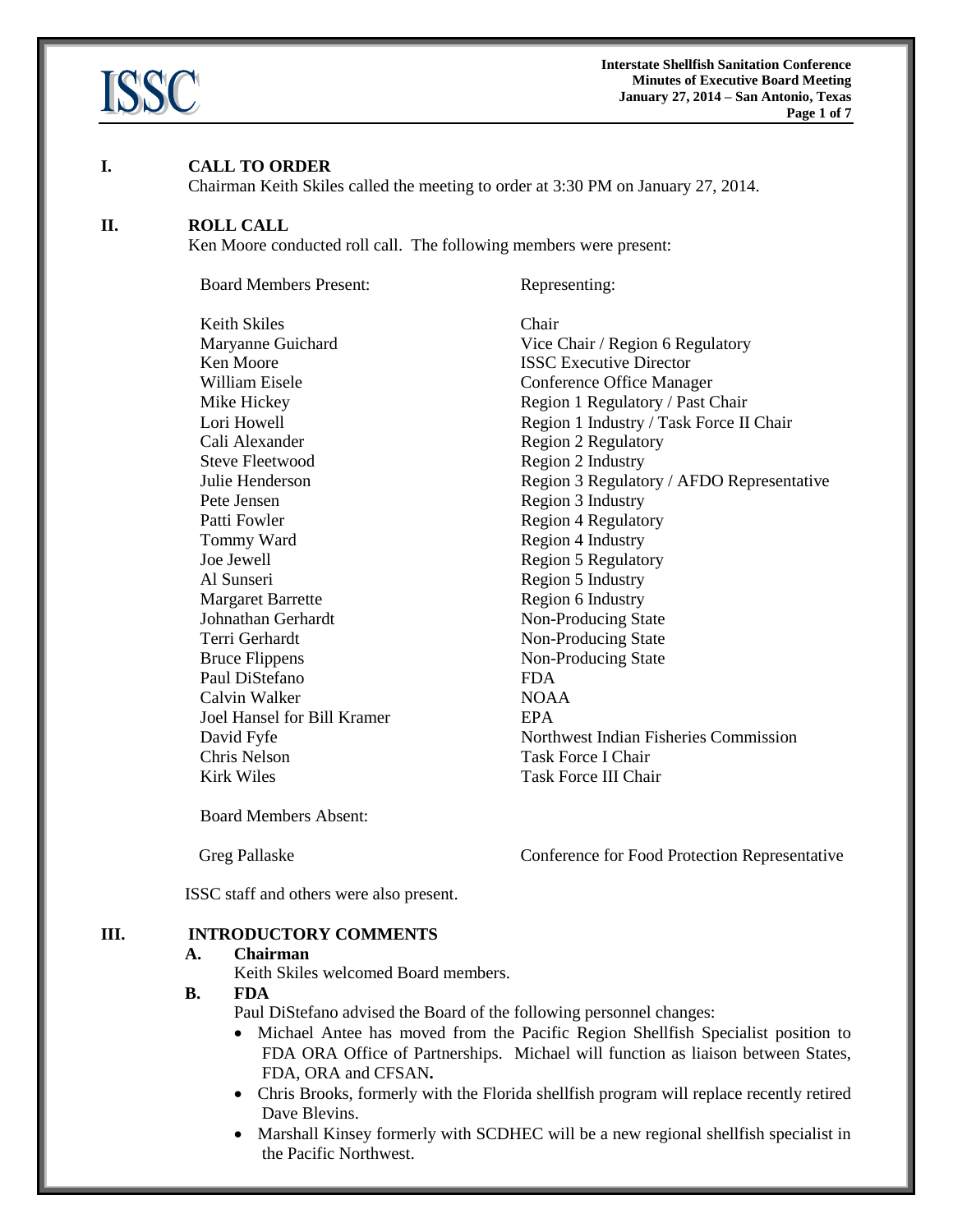

- Kris Phelps formerly with the Pacific Coast Tribal Program will be a new regional shellfish specialist in the Pacific Northwest.
- Bill Watkins will be retiring at the end of May.
- Peter Pirillo will be retiring in February.
- Marc Glatzer will be retiring this year leaving a regional shellfish specialist open in the Southeast.

Mr. DiStefano also updated the Board on the following issues:

- FDA is closer to a trade agreement with the EU but they will not accept product from the Gulf. FDA has requested an exception for PHP products.
- EU also has significant concerns with marine Biotoxins in the US, specifically phytoplankton monitoring. The US does not want to spend resources to address a non-existing problem. The EU and FDA is working to ship to Spain, the Netherlands and the UK only.
- FDA will post a link on their recall website to ISSC's website page for recalls.
- CORE has been working to put together an SOP and will share with the Conference.

# **C. NOAA**

Calvin Walker reported the following

- Spencer Garrett, Sandra Sharpe, John Tennyson, and Otha Easley retired.
- Outlined research activities in Northwest.
- Introduced Allison Allen, program coordinator for ecological forecasting.
- NOAA will continue to provide funding support to the ISSC through an interagency agreement with FDA. The amount will not be known until the budget is finalized.

## **D. EPA**

Joel Hansel represented Bill Kramer and briefed the Board on budget issues and water quality criteria information.

- New recreational water quality criteria have been published and should be adopted by December of 2015.
- Developing ambient water quality criteria for viruses and a draft is expected by 2015.
- Bill Kramer will discuss ocean acidification at the next meeting.
- Will be providing a beach sanitary survey tool that could be useful to State shellfish programs. Need to determine who will host webinar.

## **IV. COMMITTEE REPORTS**

## **A. Audit Committee**

Lori Howell reported that the 2012 audit is in process. Ms. Howell explained that the ISSC Executive Office is currently obligated to solicit bids every three years. There is only one company with the proper credentials for non-profit organization audits. Following a brief discussion, Ken Moore asked that this item be carried over to the Friday, January 31, 2014, meeting. Mr. Moore will identify any requirements associated with bid solicitation and advise the Board at a later date.

## **B. Biotoxin Committee**

Keith Skiles and Calvin Walker presented the Biotoxin Committee report.

Mr. Walker reported that China recently suspended all imports of geoducks from "area 67" due to samples that exceed China's PSP standard. Area 67 is a very large area of the Pacific coast that extends from northern California to Alaska. David Fyfe commented that the ban extends to all bivalves. FDA has reviewed the information provided by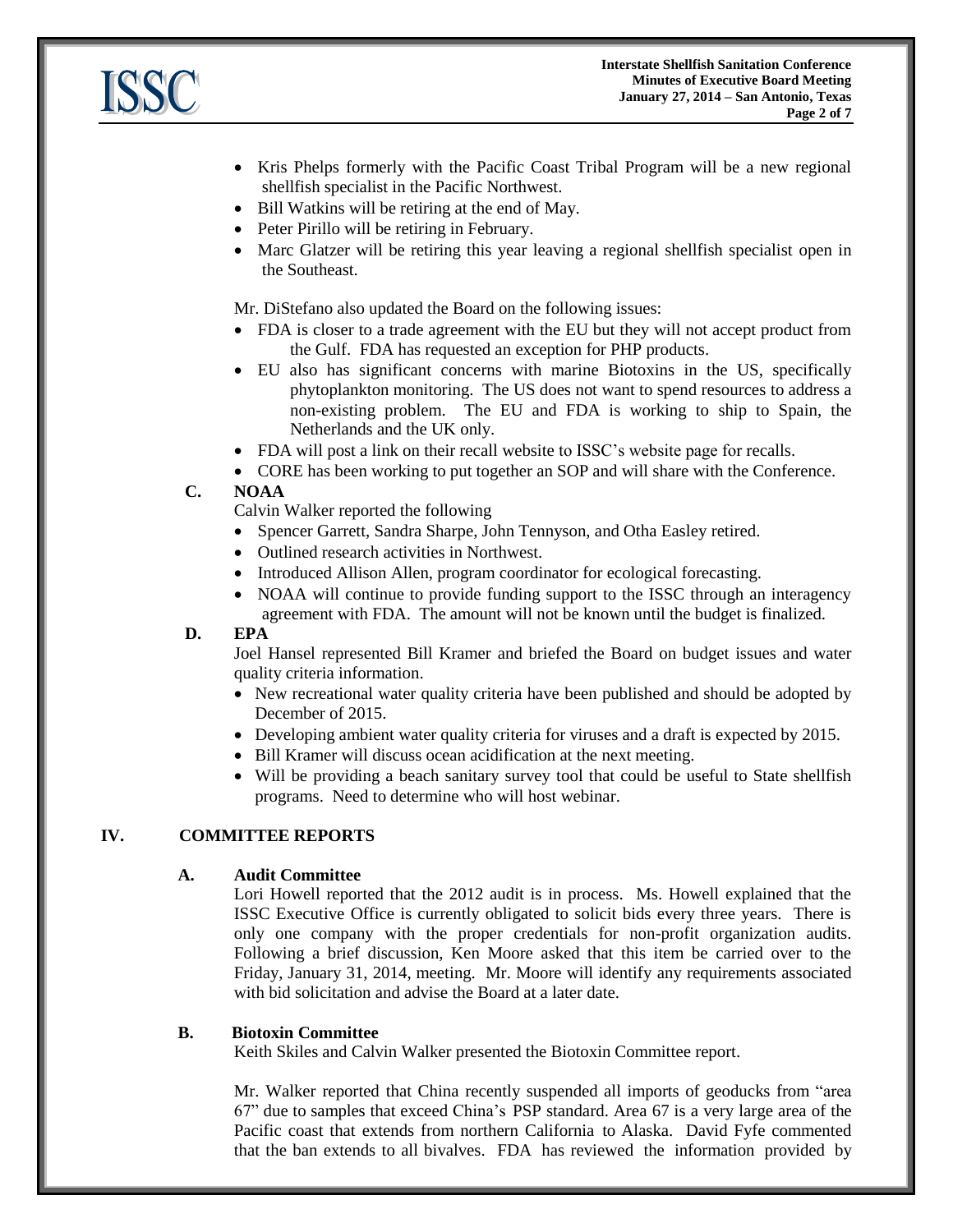

China and responded with a number of questions regarding the standard being applied and the analytical method used. A response was provided earlier today. Calvin Walker of NOAA provided a summary of the response, and the committee expressed interest in receiving copies of the full report. NOAA and FDA stated that they would be working together in communication with the affected states to develop a response to the concerns expressed by China.

The Committee recommended that the Executive Office distribute copies of the referenced communication to the Biotoxin Committee members and other interested parties. A motion was made to approve the recommendations of the Committee. The motion was seconded and approved with a voice vote by the Board.

Mr. Skiles reported that there is an increasing need for Biotoxin samples for labs that are trying to develop Biotoxin testing methods. The Committee recommended that the ISSC ask states that have Biotoxin events and have samples to archive some of the samples to share with other labs. After further discussion, a motion was made to table discussion of this lab samples item until after the Laboratory Methods Review and Quality Assurance Report is submitted to the Board. The motion was seconded and carried with a voice vote by the Board.

Margaret Barrette asked for reconsideration of the motion approved by the Board to distribute communication from China. The motion was seconded and carried with a voice vote by the Board. In response to Ms. Barrette, Mr. Skiles responded that he received a request for the letter during the Biotoxin Committee meeting. A substitute motion was made that ISSC not release or distribute the letter at this time and that a more appropriate time to distribute would be after the issue is resolved. The substitute motion was seconded and carried with a voice vote by the Board.

#### **C. Communications Committee**

Bob Connell reported that the Committee had discussed three communications as listed below:

- 1. ISSC members asked about the possibility of getting information electronically during the Conference (including daily schedules and other notifications), possibly through the ISSC web site.
- 2. State agencies have requested that ISSC training videos be available online for their use.
- 3. State agencies have also requested that ISSC-approved lab methods be easily located and downloadable through the ISSC web site.

Mr. Connell said the Committee suggested that a Survey of the membership regarding ways to improve communications (as was suggested by the Committee in 2011) may be premature at this time, but should be considered in a year or two to fine tune the web page to the needs of the membership.

The Communications Committee recommended that the Executive Board appoint a committee to monitor the ISSC web site on a routine basis to assure that information is current and to suggest improvements as needed.

Following comments from Ken Moore and a brief discussion, a motion was made to amend the Committee's charge to direct the Committee to review the ISSC website on a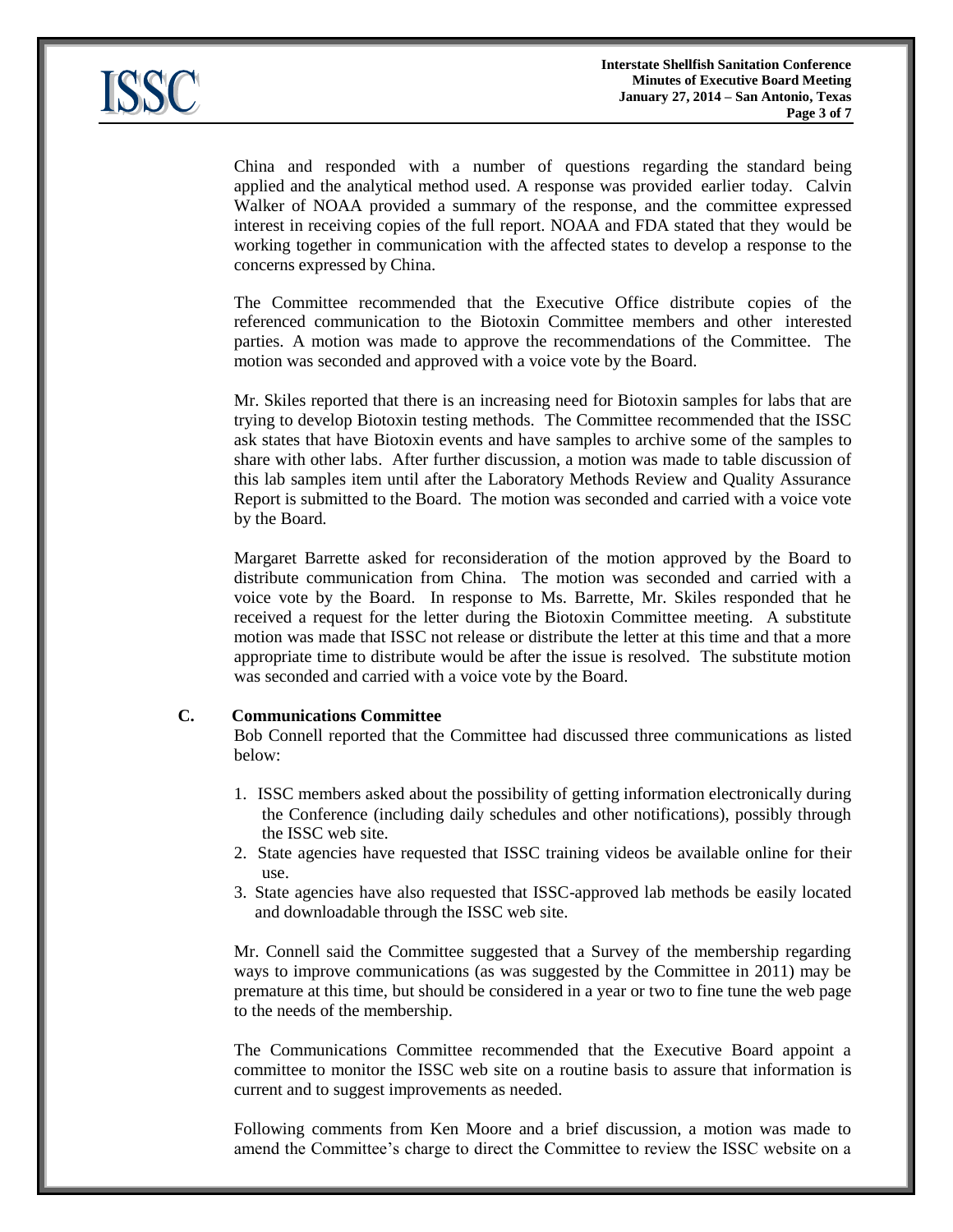

routine basis for currency and recommend improvements with a quarterly conference call. The motion was seconded and passed with a voice vote by the Board.

#### **D. Education Committee**

Johnathan Gerhardt presented the Committee report to the Board. He said the workgroup assigned to work on the harvester and dealer training requirement had met multiple times to work collaboratively with several organizations to develop or alter materials and establish NSSP priorities to include in the training materials. Ken Moore reported on the progress of the training course. The Committee recommended the following:

- 1. The workgroup should continue working with identified organizations to complete development of educational materials.
- 2. Workgroup should report to the Education Committee when educational materials for harvester/dealer training are developed to review and make further recommendations.

A motion was made and seconded that the Board accept the Committee's report as submitted and approve the Committee's recommendations. The motion carried with a voice vote by the Board.

#### **E. Patrol Committee**

Mike Pearson reported that the Patrol Committee had discussed several items and identified three issues listed below that could potentially impact the NSSP and should be brought to the attention of the Executive Board.

1. Shellstock Traceability

Members expressed concerns with the traceability of products tagged for Restricted Use Tagging within the supply chain.

2. Time and Temperature Requirements

Members recognized a greater potential for illegal harvest and temperature abuse, with the increasing pressure placed on industry to meet tighter Time of Harvest to Refrigeration requirements resulting in greater risk to the consuming public.

3. Patrol Frequency/Effectiveness

The emerging use of technology in the Law Enforcement Patrol of growing areas, such as long range remote cameras, should be recognized as a valuable tool for the deterrence of illegal harvest.

A motion was made and seconded that the Board accept the Patrol Committee report as submitted. The motion carried with a voice vote by the Board.

#### **F. Plant Standardization Advisory Committee**

Ken Moore presented the Committee report for Alan Taylor. Mr. Moore said there were no issues of concern identified by the Committee. No action was required by the Board.

#### **G. Proposal Review Committee**

Lori Howell referred Board members to the Proposal Review Committee report furnished in the Board notebook. She reported that the Committee had met and reviewed all proposals. Ms. Howell further advised that the Committee linked similar proposals to facilitate discussion. Mr. Moore explained that the late proposals will be incorporated into the appropriate grouping and order of proposals will be suggested. A motion was made and seconded to accept the recommendations of the Proposal Review Committee. The motion carried with a voice vote by the Board.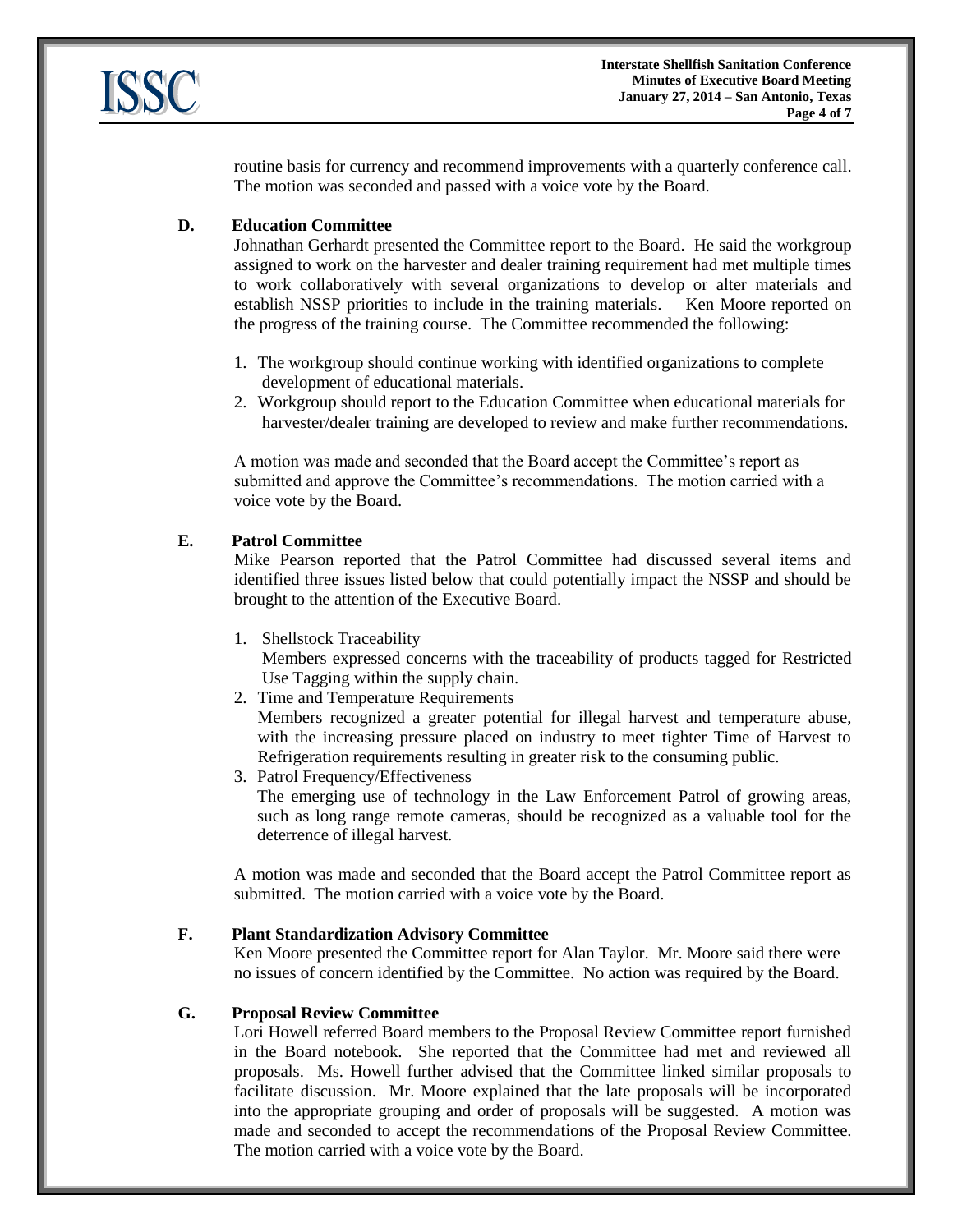

# **H. Shellfish Restoration Committee**

Debbie Rouse presented the Committee Report to the Board. The Committee concluded that:

- 1. The challenges of shellfish restoration information do impact shellfish sanitation and the NSSP. Industry representatives, state and federal regulators prefer restoration activities to be facilitated in shellfish growing waters classified in an open status. She stated that unapproved, restricted or unapproved shellfish growing waters would require increased enforcement or sufficient patrol to decrease the fear that uncertified product does not reach the consumer. No action was required by the Board.
- 2. Utilizing and facilitating partnerships increases restoration efforts and helps reach our goal of fostering and improving the sanitation of shellfish in this country and to encourage restoration of shellfish growing areas. Unapproved shellfish growing waters would require more patrol frequency of restoration projects and better educational components are needed to inform shellfish gardeners and protect public health. No action was required by the Board.
- 3. It is important for the ISSC to support shellfish restoration conferences to promote shellfish restoration in a way that minimizes risk to the shellfish industry. Support of educational conferences, such as the International Conference of Shellfish Restoration, provide an opportunity to distribute pertinent information to restoration specialists identifying the need to protect unapproved shellfish produced in oyster gardening and larger restoration efforts from entering commerce. The Committee recommended that the Executive Board provide a \$1,000 sponsorship to the 2014 International Conference on Shellfish Restoration meeting that will be held in Charleston, SC in December of 2014. A motion was made and seconded that the Board approve the Committee's recommendation. The motion was approved with a voice vote by the Board.
- 4. The Committee suggested that the Best Management Practices (BMP's) document be more visible on the ISSC website as an educational document. Ken Moore said this would be reviewed with a follow up report to the Board.

# **V. OLD BUSINESS**

## **A. Task Force Vacancies**

Ken Moore referred Board members to the 2013 Task Force roster which was furnished in the Board materials and asked the Board to approve the following changes to the membership.

- 1. Task Force I
	- a. Patti Fowler to replace Chris Nelson as Chair.
	- b. John Tesvich to replace Patti Fowler as Vice Chair.
	- c. Dominic Guadagnoli to replace Patti Fowler as voting member for Region 4 Regulatory.
	- d. Bruce Friedman to replace Debby Watkins as voting member for Region 2 Regulatory.
	- e. Pete Jensen to replace Dave Wallace as voting member for Region 3 Industry.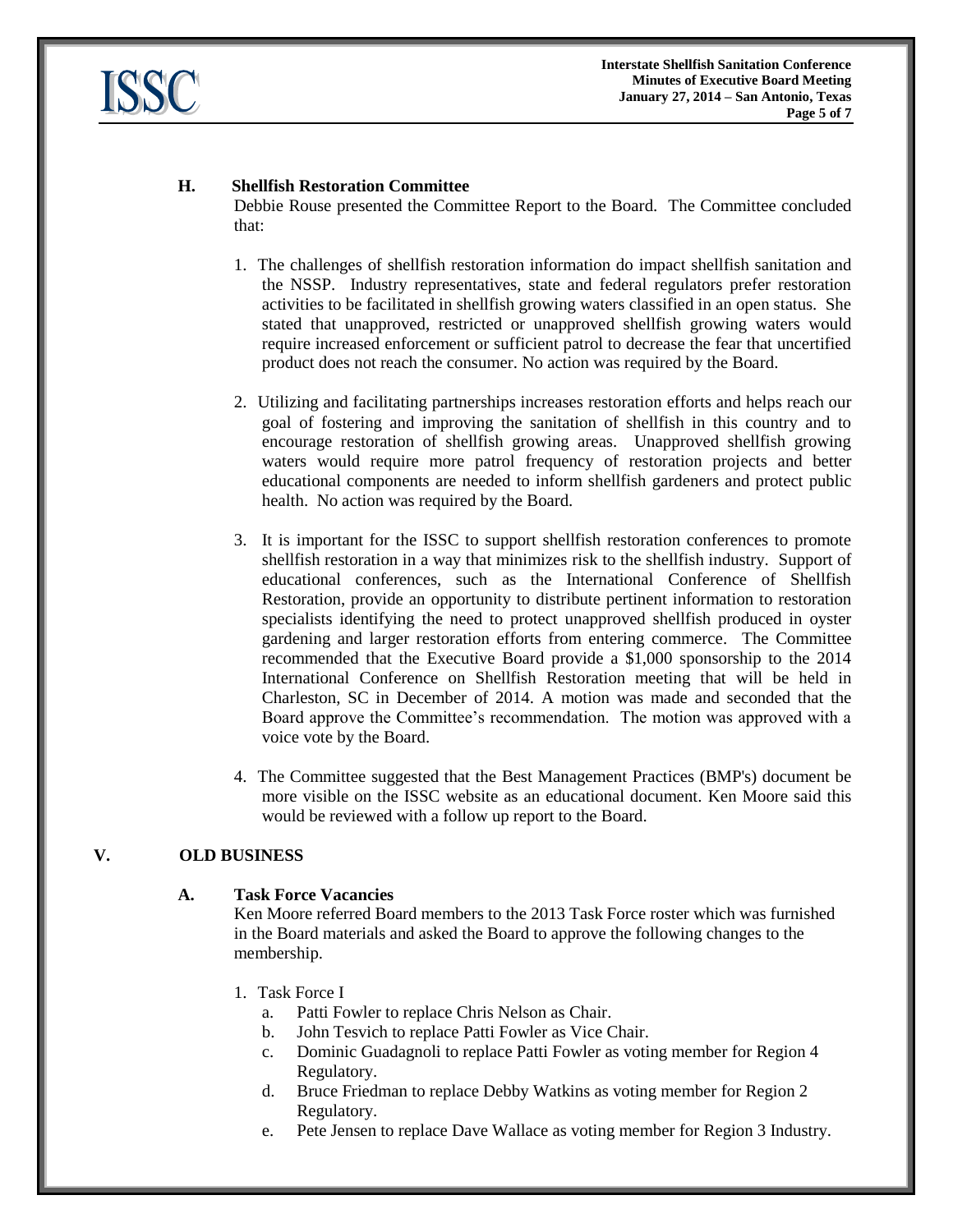

- 2. Task Force II
	- a. Bruce Flippens replace Ed Watson as voting member for Non-Producing State
	- b. David Fyfe replace Bruce Flippens as Board Consultant
	- c. Steve Murphey to replace Julie Henderson as voting member for Region 4 Regulatory.

A motion and a second were made to approve the changes as stated above. The motion passed with a voice vote by the Board.

# **VI. NEW BUSINESS**

#### **A. Late Proposals**

Ken Moore asked that Board members refer to the chart (see below) on the agenda.

| 1.          | $13 - 119 - L$ | 06-28-2014 |                 | 10-31-2013 |
|-------------|----------------|------------|-----------------|------------|
| 2.          | $13 - 120 - L$ | 11-05-2013 | LMRC 11-13-2013 | 11-13-2013 |
| 3.          | $13 - 221 - L$ | 06-28-2014 |                 | 07-31-2013 |
| 4.          | $13 - 222 - L$ | 06-28-2014 |                 | 07-31-2013 |
| 5.          | $13 - 223 - L$ | 06-28-2014 |                 | 07-31-2013 |
| 6.          | $13 - 224 - L$ | 06-28-2014 |                 | 07-31-2013 |
| $7_{\cdot}$ | $13 - 225 - L$ | 12-01-2013 |                 | 12-16-2013 |
| 8.          | $13 - 226 - L$ | 12-01-2013 |                 | 12-16-2013 |
| 9.          | $13 - 227 - L$ | 11-06-2013 |                 | 12-16-2013 |
|             |                |            |                 |            |

Mr. Moore summarized that the chart included dates proposals that were received and then distributed. There were a number of these proposals that were not in the original package due to miscommunication. He said others did not meet the original submission deadline but once the meeting date was changed there were several that did meet the new deadline. Mr. Moore informed the Board that the late proposals could be considered by the Executive Board as a package or individually. He said historically Board has accepted late proposals with very few exceptions. He recommended the Board allow all late proposals are considered. A motion was made with a second to accept all late proposals for consideration by the Conference. Chris Nelson asked for discussion on Proposal 13-224-L. Ken Moore explained that this proposal met the deadline but was omitted from the original proposal package distributed due to a miscommunication. The motion passed with a voice vote by the Board to accept the following late proposals for consideration by the Conference:

- 1. Proposal 13-119-L Revisions to Model Ordinance Chapter III. Laboratory Requirements for the Authority
- 2. Proposal 13-120-L Male-Specific Coliphage Method for Quahogs (M. mercenaria)
- 3. Proposal 13-221-L *Vibrio parahaemolyticus* Control Plan for Hard Clams
- 4. Proposal 13-222-L *Vibrio parahaemolyticus* Control Plan Water Temperatures
- 5. Proposal 13-223-L *Vibrio parahaemolyticus* Control Plan Risk per Serving
- 6. Proposal 13-224-L Implementation Date for Harvester and Dealer Training Requirements
- 7. Proposal 13-225-L Guidance for Submission of Post-Harvest Processing Validation Studies
- 8. Proposal 13-226-L Guidelines for Primary Certified Shellfish Processors on Using Controls for Irradiation of Containers of Molluscan Shellfish Pre-Labeled with Vibrio Reduction Language
- 9. Proposal 13-227-L Eliminate Requirements for the Authority to Retain Records of a Trade Secret or Proprietary Nature)